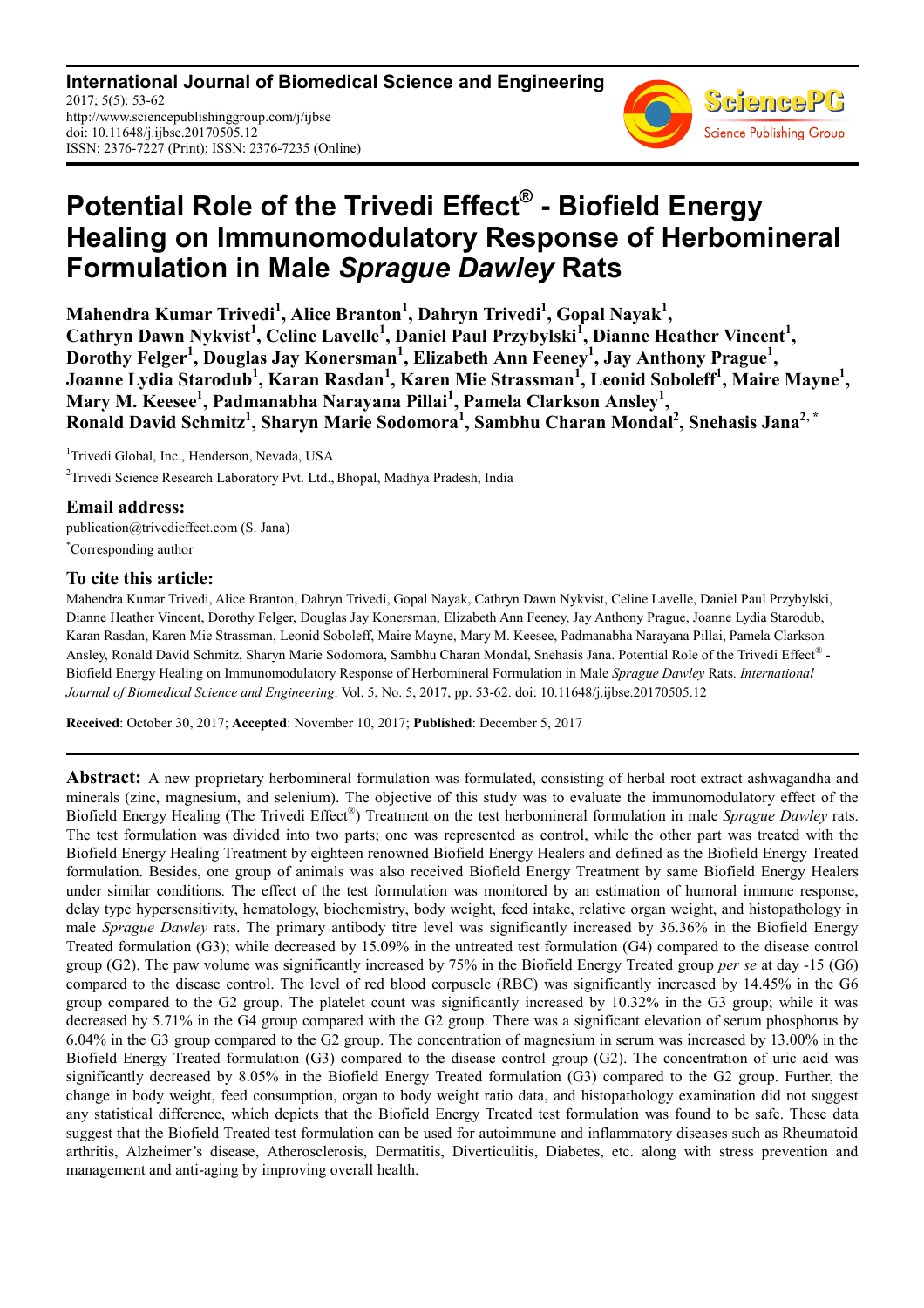**Keywords:** Biofield Energy Healers, The Trivedi Effect® , Herbomineral Formulation, Immunomodulation, Humoral Immune Response, Histopathology, Stress Management, Anti-aging

# **1. Introduction**

In the last few years, there has been exponential growth reported in the herbal medicine sector. In developing and developed countries alike, medicinal plant-derived drugs are gaining popularity due to their eco-friendly nature and less side effects. Many traditional and complementary medicines currently in use are derived from medicinal plants, animals, and minerals, which are commonly used for the prevention and treatment of many diseases [1]. However, the use of traditional remedies has gained importance in cases when conventional medicine is ineffective for certain diseases. The traditional medicines are suitable candidates for new therapeutics due to their vast chemical diversity and various biological effects [2]. *Withania somnifera* (ashwagandha) is an important medicinal plant that belongs to the family *Solanaceae*. It is commonly known as Indian ginseng and is used for various treatments as alternative therapy [3]. Withanolides have been reported as major active constituents that are isolated from the root and leaves of the ashwagandha plant for biological activity [4]. Apart from its important antibacterial activity, several reports have demonstrated its potent immunomodulatory and anti-tumor activity [5]. Preclinical and clinical studies report that each of the active constituents of ashwagandha have shown immunomodulatory effects in various inflammatory diseases [6], but the mechanisms of antiinflammatory/immunomodulation remained unknown. Selenium, zinc, copper, and magnesium, *etc.* are highly recommended trace elements due to their immunomodulatory impact [7, 8]. The coordinated interactions of these molecules with the immune cells may produce an appropriate immune response. Recently, we prepared a new proprietary herbomineral formulation, which consisted of a combination of the ashwagandha root extract and minerals (zinc, magnesium, and selenium). These ingredients of the test formulation possess significant anti-inflammatory, antioxidant, anti-infective, anti-viral and immune-modulating properties [5, 7, 9, 10], which plays a key role in protecting cells from oxidative stress. Based on the recent literature, it was reported that the herbomineral formulation had exhibited the level of phagocytic index and improved antibody titre to suggest a significant immunomodulatory response. Further, it was reported that the immunomodulatory effect was potentiated in the presence of minerals [11], which can be useful for immunecompromised patients, autoimmune disorders, cancer, antistress, anti-aging and in reducing the risk of cardiovascular diseases on long term basis. In recent years, Biofield Energy Treatment (The Trivedi Effect® ) has been reported worldwide as an alternative treatment method which has

been known for its significant impact on various cancerous cells [12]. According to many scientific studies, Biofield Energy Healing has been reported to have significant outcomes that may prove to be a more cost effective alternative to other approaches [13]. Complementary and Alternative Medicines (CAM) are now rising as preferred method of treatment, among which Biofield Therapy (or Healing Modalities) is one approach that has been reported to have several benefits to enhance physical, mental and emotional human wellness. However, Biofield Energy can exist in different forms such as kinetic, magnetic, potential, electrical, and electromagnetic. The human body has the power to produce low intensity electromagnetic signals known as the Biofield. Thus, a human has the ability to harness energy from the environment and transmit it to any living or nonliving object(s) around the globe. The objects always receive the energy and respond in a useful way. This process is known as Biofield Energy Healing Treatment (The Trivedi Effect® ). Based on the literature data, Biofield Energy Treatment in terms of a CAM approach was practiced worldwide [14] in addition to herbal medicine. The National Center of Complementary and Integrative Health (NCCIH) has been recognized and accepted Biofield Energy Healing as a CAM health care approach in addition to other therapies, medicines and practices such as natural products, deep breathing, yoga, Tai Chi, Qi Gong, chiropractic/osteopathic manipulation, meditation, massage, special diets, homeopathy, progressive relaxation, guided imagery, acupressure, acupuncture, relaxation techniques, hypnotherapy, healing touch, movement therapy, pilates, rolfing structural integration, mindfulness, Ayurvedic medicine, traditional Chinese herbs and medicines, naturopathy, essential oils, aromatherapy, Reiki, and cranial sacral therapy. To this day, Biofield Energy Healing has had significant impact in the transformation of living organisms and nonliving materials including metals, polymers, ceramics, chemicals, and pharmaceutical compounds. Even further, Biofield Energy Healing Treatment (The Trivedi Effect® ) has been published in numerous peer-reviewed science journals due to its significant impacts in the science fields of biotechnology [15-16], genetics [17-19], cancer [20-21], microbiology [22-26], materials science [27-30], and agriculture [31-34].

The authors of this study sought to evaluate the impact of Biofield Energy Treatment (The Trivedi Effect®) on the given herbomineral formulation, which might improve its immunomodulatory function in male *Sprague Dawley* rats with respect to the humoral immune response, hematological, biochemical, body weight, feed consumption, relative organ weight, and histopathology parameters.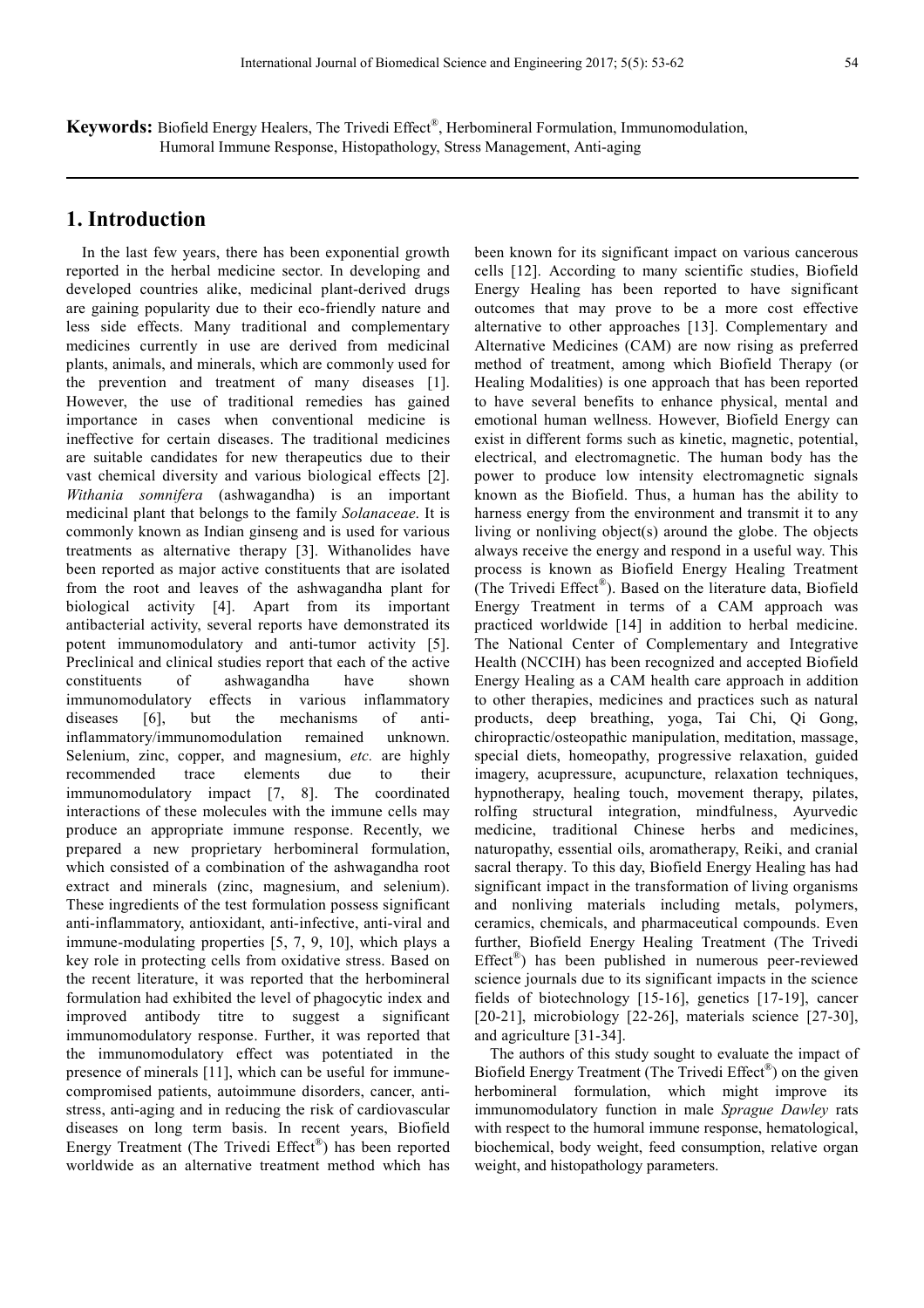# **2. Materials and Methods**

# *2.1. Chemicals and Reagents*

Pyrogallol and sodium carboxymethyl cellulose were purchased from Sigma Chemical Co. (St. Louis, MO). Ashwagandha (*Withania somnifera*) root extract powder was procured from Sanat Products Ltd., India. Zinc chloride and magnesium (II) gluconate hydrate were procured from TCI, Japan. Sodium selenate was procured from Alfa Aesar, U.S.A. Levamisole hydrochloride was procured from Sigma, U.S.A. All other chemicals used were of analytical grade available in India.

#### *2.2. Laboratory Animals*

*Sprague Dawley* (SD) male rats were purchased from M/s. Vivo Bio Tech Ltd., Hyderabad, India. All animals were maintained with 12 hours light and dark cycle during the 24 hours period alongwith a temperature control  $22 \pm 3$ °C, humidity of 30% to 70%. The standard chow diet was procured from M/s. Golden feeds, Mehrauli, New Delhi, India, which was provided reverse osmosis filtered drinking water *ad libitum* to all the groups of animals. All the animal experimentation procedures were performed with the Guide for the Care and Use of Laboratory Animals published by the US National Institutes of Health. The approval of the Institutional Animal Ethics Committee was taken prior to animal experiments.

### *2.3. Biofield Energy Treatment Strategies*

The herbomineral test formulation was divided into two parts. One part of the test formulation was treated with Biofield Energy by renowned Biofield Energy Healers (also known as The Trivedi Effect® ) and coded as the Biofield Energy Treated formulation, while the second part of the test formulation did not receive any sort of treatment and was defined as the untreated test formulation. This Biofield Energy Treatment was provided to the test formulation through a group of eighteen Biofield Energy Healers who participated in this study and performed the Biofield Energy Treatment remotely. Eleven Biofield Energy Healers were remotely located in the U.S.A., four were remotely located in Canada, one in the UK, one in Russia and one in Ireland. The test herbomineral formulation was located in the research laboratory of Dabur Research Foundation, New Delhi, India. This Biofield Energy Treatment was administered for 5 minutes through the Healer's Unique Energy Transmission process remotely to the test formulation under the laboratory conditions. Besides, one group of animals was also received Biofield Energy Treatment by the same Biofield Energy Healers under similar conditions. None of the Biofield Energy Healers in this study visited the laboratory in person, nor had any contact with the herbomineral samples. Further, the control group was treated with a "sham" healer for comparative purpose. The sham healer did not have any knowledge about the Biofield Energy Treatment. After that, the Biofield Energy Treated and untreated test formulation

were returned in the similar sealed condition and kept in recommended storage condition.

### *2.4. Antigen (Sheep RBC)*

The fresh sheep blood was collected aseptically from the jugular vein of a healthy sheep and transferred immediately to the heparinized tube. The collected erythrocytes were separated from plasma by centrifugation (400 *g*, 10 ºC, 10 minutes), washed twice with the normal saline and then further diluted in the normal saline and the samples were analyzed using Hematology analyzer (Abbott Model-CD-3700). Based on the number of erythrocytes, the samples were further diluted (using normal saline) before injecting to the rats [35].

#### *2.5. Experimental Procedure*

After 5 days of acclimatization, the animals were randomized and grouped based on the body weight. Normal control (G1) was received oral suspension of 0.5% carboxy methyl cellulose-sodium salt *via* gavage. The disease control group (G2) was received pyrogallol through intraperitoneal (*i.p.*) route at a dose of 100 mg/kg once daily for 7 days. The G3 and G4 animals were received the Biofield Energy Treated and untreated test formulations, respectively at 1105.005 mg/kg b.wt, *per oral* (*p.o.*). The G5 animals were received levamisole at a dose of 50 mg/kg *p.o.* G6 animals were received the Biofield Energy Treatment *per se* at day - 15. Further, all the animals except normal control group (G1) received pyrogallol at a dose of 100 mg/kg through *i.p.* route once daily from day 1 to day 7. The animals were treated with the Biofield Energy Treated and untreated herbomineral formulations to the G3 and G4 animals respectively, 1 hour before pyrogallol challenge in the morning once daily for 22 days. The treatment was continued to all the tested groups (G1 to G6) with 5 mL/kg body weight dose volume. On day  $7<sup>th</sup>$  and day 13<sup>th</sup>, all the animals in the G2-G6 except normal control (G1) were challenged with sheep red blood cells (sRBC) (0.5 X  $10^9/100$  gm; *i.p.*) as the antigenic material to sensitize them for immunological parameters. On the days  $13<sup>th</sup>$  and  $20<sup>th</sup>$ , blood sample was collected from retro-orbital plexus and subjected to hemagglutination test to evaluate the humoral immune response. On the same days, the animals were challenged with sRBC (0.5 x  $10^9$  cells/50  $\mu$ L/rat) in sub-planter region and on  $22<sup>nd</sup>$  day (48 hours), paw volume was measured to evaluate cellular immune response. The body weight and food consumption were measured daily before treatment. On day 22, the animals were kept under fasting over night and on day 23; blood was collected again from retro-orbital plexus from each animal under isoflurane anaesthesia. Whole blood was analysed for haematological parameters and serum was analysed for serum biochemistry. At the end of the study; animals were euthanized by  $CO<sub>2</sub>$ asphyxiation as per in-house approved standard protocol. Different organs of all animals were excised, weighed and preserved for histopathological analysis.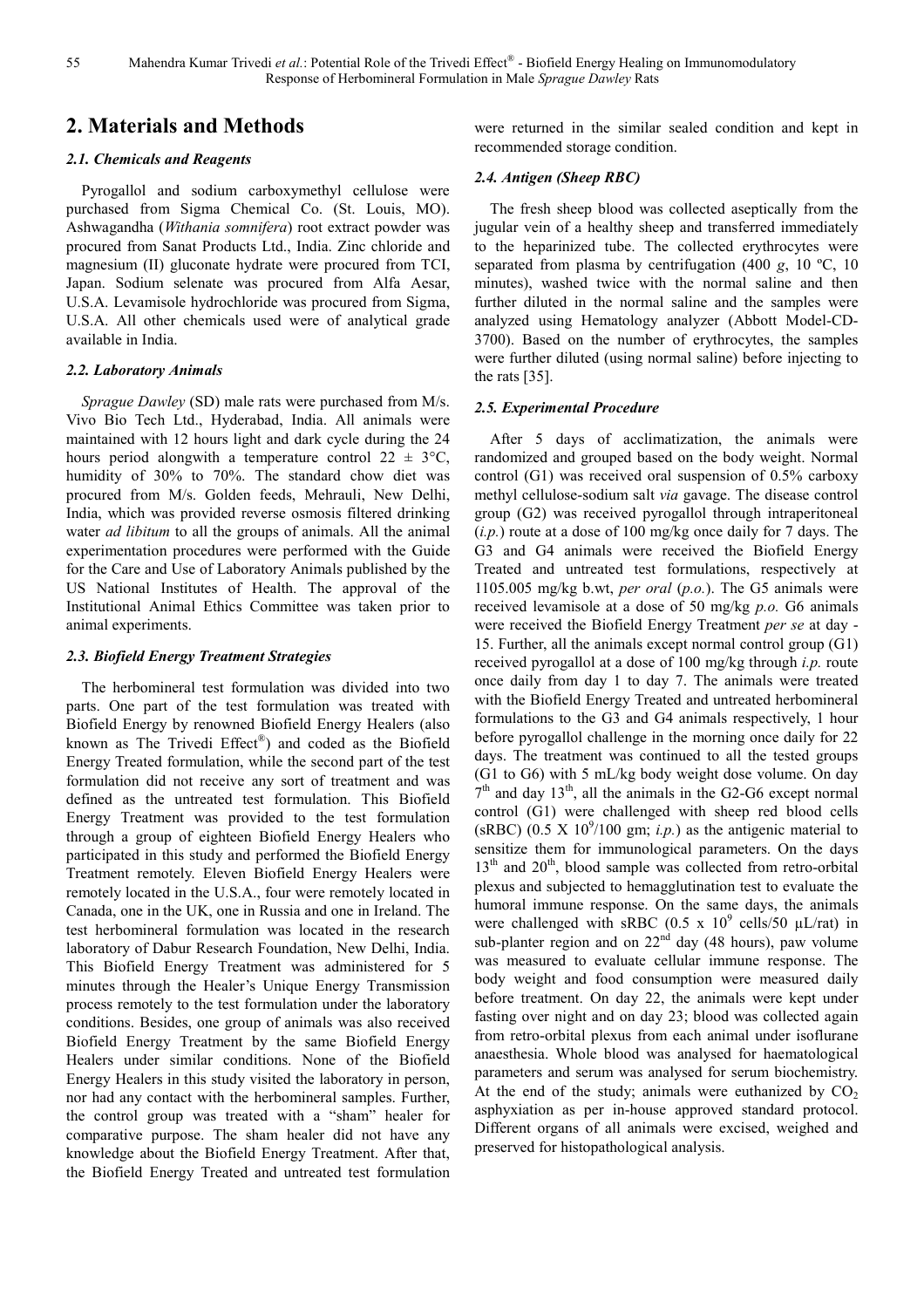# *2.6. Determination of Humoral Immune Response*

On day  $13<sup>th</sup>$  and  $20<sup>th</sup>$ , blood was withdrawn from the retroorbital plexus of all antigenically challenged rats. Approximately 25 µL of serum was serially diluted with 25 uL of phosphate-buffered saline. The sRBC  $(0.025 \times 10^9)$ cells) was added to each of these dilutions and incubated at 37°C for one hour. The rank of minimum dilution that exhibited hemagglutination was considered as an antibody titre. The level of antibody titre on day  $13<sup>th</sup>$  of the experiment was considered as the primary humoral immune response and the day  $20<sup>th</sup>$  of the experiment was considered as the secondary humoral immune response [36].

### *2.7. Determination of Paw Volume (Delayed Type Hypersensitivity)*

The cellular immune response was assayed by the footpad reaction method. The edema was induced in the right paw of rats by injecting sRBC (0.025 x  $10^9$  cells) in the sub-plantar region. The change in paw volume after 24 hours (on day 21) was assessed on digital plethysmometer (Pan Lab, Spain). The mean percentage change in paw volume was considered as delayed type of hypersensitivity and as an index of cellmediated immunity. The volume of the left hind paw, injected similarly with phosphate-buffered saline, served as control.

# *2.8. Determination of Hematological and Biochemical Parameters*

On day  $23<sup>rd</sup>$  of the experiment, blood was collected from the retro-orbital plexus using heparinized and nonheparinized capillary tubes after 12 to 16 hours of fasting. The non-heparinized blood was kept as such from which serum was collected and further stored for biochemical analysis. The heparinized blood was directly subjected for the estimation of various hematological parameters using standard instrument. The various hematological parameters such as hemoglobin (Hb), red blood corpuscle (RBC), packed cell volume (PCV), mean corpuscular volume (MCV), mean corpuscular hemoglobin (MCH), mean corpuscular hemoglobin concentration (MCHC) and platelets were analyzed in the blood samples. Further, the levels of magnesium, blood urea nitrogen (BUN), creatinine, uric acid, calcium, phosphorus, potassium, sodium, and chloride ion concentration were analyzed using an Hematology analyzer (Abbott Model-CD-3700) [37].

#### *2.9. Determination of Body Weight and Feed Intake*

Body weight and feed intake of all the animals were measured once daily before dosing. Briefly, the weight of daily feed supply and the left-over amount by the following day was recorded and the difference was taken as the daily feed intake. The average of the feed intake was computed for every three days of the experimental period [38].

#### *2.10. Clinical Signs and Symptoms*

All the animals were observed for the clinical signs once

daily in accordance with in-house protocol [39]. Animals found in a moribund condition or enduring signs of severe distress was humanely euthanized. Abnormal findings were recorded with the time of onset and disappearance.

# *2.11. Measurement of Relative Organ Weight and Histopathology*

At the end of the experiment, rats were dissected and the whole liver, kidneys, heart, spleen, lungs, whole intestine, eyes, brain, testis, prostate, epididymis, and vas deference were excised, weighed, and observed various gross pathological lesions. These organs were trimmed off any adherent tissue and fat, as appropriate and were weighed in wet condition as soon as possible to avoid drying. The organ to body weight ratio was determined by comparing with the weight of each organ with the final body weight of each rat. Defined samples were placed in the neutral buffered formalin (10%) for histopathological examination as per standard inhouse protocol.

# *2.12. Statistical Analysis*

Data were expressed as mean  $\pm$  standard error of mean (SEM) and were subjected to one-way analysis of variance (ANOVA), and the *post-hoc* analysis was performed using Dunnett's test using Sigma Plot (11.0) statistical software. Statistical significance was considered at *p*<0.05.

# **3. Results and Discussion**

#### *3.1. Determination of Humoral Immune Response*

The results of primary and secondary humoral immune responses after administration of test formulation in male *Sprague Dawley* rats are summarized in the Table 1. Primary (on day  $13<sup>th</sup>$ ) and secondary (on day  $20<sup>th</sup>$ ) mean hemagglutination (HA) antibody titre values were increased in the disease control group (G2) compared to the normal control (G1). On day  $13<sup>th</sup>$ , the disease control group (G2) showed significant higher titre value in the primary response, which was similar to the untreated group (G4), while in the Biofield Energy Treated formulation group (G3) the antibody titre level was significantly increased by 36.36% compared to the G2. The primary antibody titre level was decreased by 15.09% in the untreated test formulation group (G4) compared with the G2 group. The response of primary antibody titre in the levamisole group (G5) was decreased by 36.36% compared with the G2. Moreover, the primary HA titre was also decreased by 12.18% in the Biofield Energy Treatment group *per se* at day -15 (G6) compared to the G2. On day  $20<sup>th</sup>$ , the secondary antibody titre level was reduced by 5.25% in the Biofield Energy Treated group (G3) compared to the G2; while it was decreased by 15.79% in the untreated test formulation (G4) compared to the G2. The secondary HA titre was decreased by 13.15% in the Biofield Energy Treated group *per se* at day -15 (G6) compared to the G2.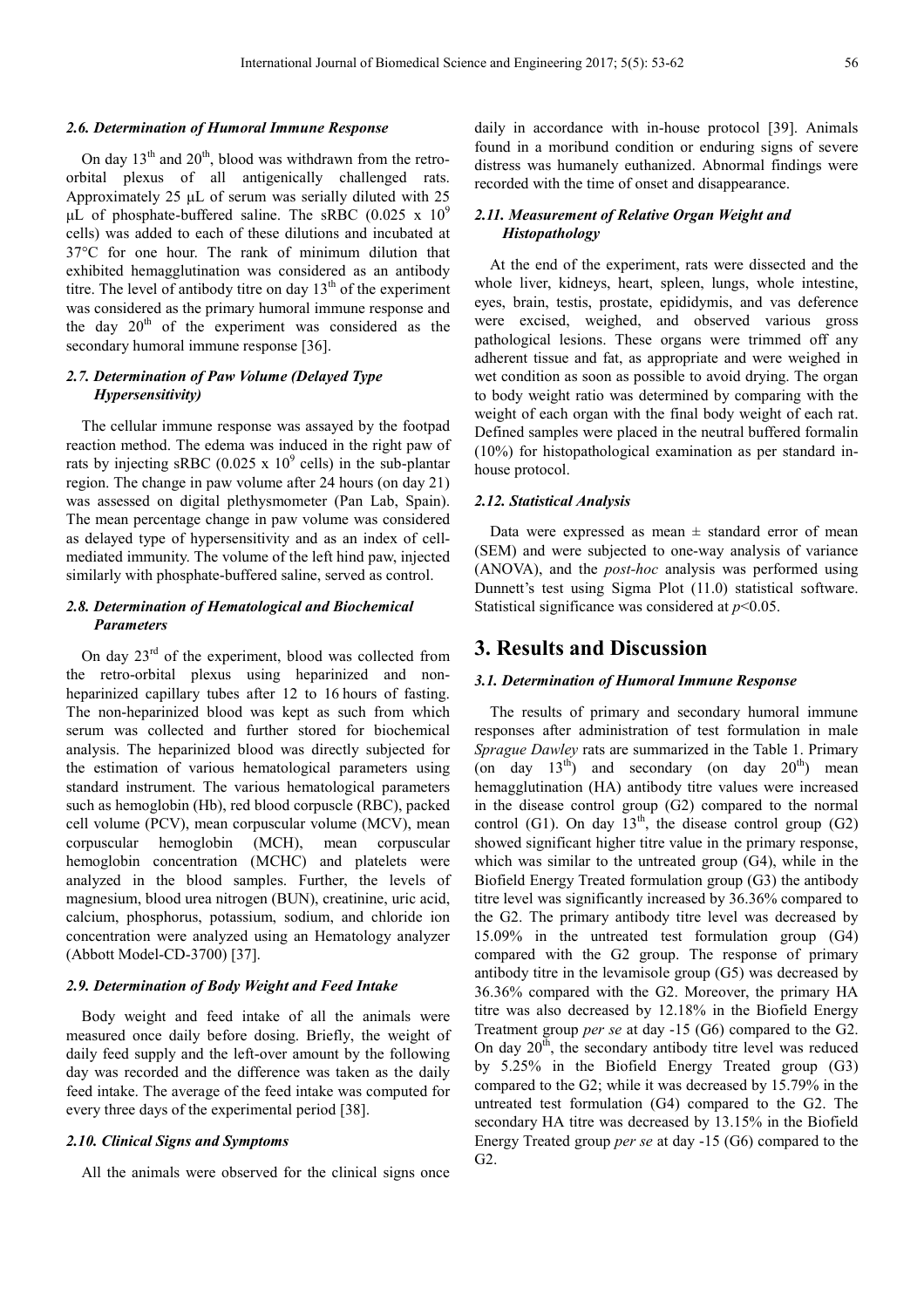*Table 1. The effect of the test formulation on humoral immune response in male Sprague Dawley rats.* 

| Group          | <b>Primary HA Titre</b> | <b>Secondary HA Titre</b> |
|----------------|-------------------------|---------------------------|
| G1             | $1.00 \pm 0.00$         | $1.00 \pm 0.00$           |
| G <sub>2</sub> | $5.50 \pm 1.2$          | $25.33 \pm 4.34$          |
| G <sub>3</sub> | $7.5 \pm 2.06$          | $24.00 \pm 3.58$          |
| G <sub>4</sub> | $4.67 \pm 0.67$         | $21.33 \pm 3.37$          |
| G <sub>5</sub> | $3.50 \pm 0.5$          | $24.00 \pm 3.58$          |
| G6             | $4.83 \pm 1.11$         | $22.00 \pm 4.82$          |

HA: Hemagglutination, All the values are expressed as the mean  $\pm$  SEM; The primary responses of mean HA titre was recorded on day  $13<sup>th</sup>$  and secondary response on day  $20<sup>th</sup>$  of the experimental period. G1: Normal control; G2: Disease control (pyrogallol); G3: Biofield Energy Treated test formulation; G4: Untreated test formulation; G5: Reference item (levamisole); G6: Biofield Energy Treatment group *per se* at day -15.



# *3.2. Estimation of Delayed Type Hypersensitivity (Paw Volume)*

The effects of the Biofield Energy Treated and untreated formulation on delayed type hypersensitivity (DTH) response are shown in Figure 1. The levamisole group (G5) showed significant  $(p<0.01)$  increase in the paw volume compared to the disease control (G2) group. The paw volume was significantly increased by 75% in the Biofield Energy Treatment group *per se* at day -15 (G6) compared to the disease control (G2).

*Figure 1. Effect of the test formulation on rat paw volume (delayed-type hypersensitivity). G1: Normal control; G2: Disease control; G3: Biofield Energy Treated test formulation; G4: Untreated test formulation; G5: Reference item (levamisole); G6: Biofield Energy Treatment group per se at day -15. The values are represented as mean*  $\pm$  *SEM (n=6).* \*\*p $\leq$ 0.01 vs disease control.

#### *3.3. Determination of Hematological Parameters*

The effect of the Biofield Energy Treated formulation on various hematological parameters is shown in the Table 2. The level of red blood corpuscle (RBC) was reduced by 4.52% in the disease control group (G2) compared to the normal control group (G1). Besides, RBC was significantly increased by 13.03%, 12.91%, and 14.45%, in the untreated test formulation group (G4), levamisole (G5), and Biofield Energy Treated group *per se* at day -15 (G6), respectively; while the level of RBC was decreased in the Biofield Energy Treated formulation (G3) compared to the disease control group (G2). The Biofield Energy Treatment group *per se* at day -15 (G6) showed better improvement in the formation of RBC compared to the untreated test formulation group (G4). Hemoglobin (Hb) was increased by 9.48% in the untreated test formulation group (G4); while reduced by 5.34% in the Biofield Energy Treated test formulation (G3) compared to the G2. Moreover, the level of Hb was significantly increased by 9.74% in the Biofield Energy Treatment group *per se* at day -15 (G6) compared to the disease control group (G2).

The platelet count was significantly increased by 10.32% in the Biofield Energy Treated group (G3); while platelet count was decreased by 5.71% in the untreated test formulation (G4) compared to the G2. Besides, the reduction of platelets was observed by 6.61% and 30.91% in the levamisole (G5) and Biofield Energy Treatment group *per se* at day -15 (G6), respectively compared to the disease control (G2). Literature reported that ashwagandha prevented myelosuppression and increase the platelet count and body weight [40, 41]. The level of packed cell volume (PCV) was significantly increased by 21.61%, 17.29%, and 28.32% in the untreated test formulation (G4), levamisole (G5), and Biofield Energy Treatment group *per se* at day -15 (G6), respectively compared to the disease control (G2). However, the level of MCH was decreased by 3.97%, 9.00%, 15.25%, and 15.94% in the Biofield Energy Treated test formulation (G3), untreated test formulation group (G4), levamisole (G5), and Biofield Energy Treatment group *per se* at day -15 (G6), respectively compared to the disease control (G2).

The level of MCHC was significantly reduced by 9.30%, 13.85%, and 14.56% in the untreated test formulation (G4), levamisole (G5), and Biofield Energy Treatment group *per se* at day -15 (G6), respectively compared to the disease control (G2). The value of RDW-CV was increased by 8.33%, 25.00%, 41.67%, and 33.33% in the Biofield Energy Treated formulation (G3), untreated test formulation (G4), levamisole group (G5), and Biofield Energy Treatment group *per se* at day -15 (G6), respectively compared to the disease control (G2). It was reported that *W. somnifera* extract was non-toxic to human erythrocytes at different concentrations [42]. The present experimental results showed the Biofield Energy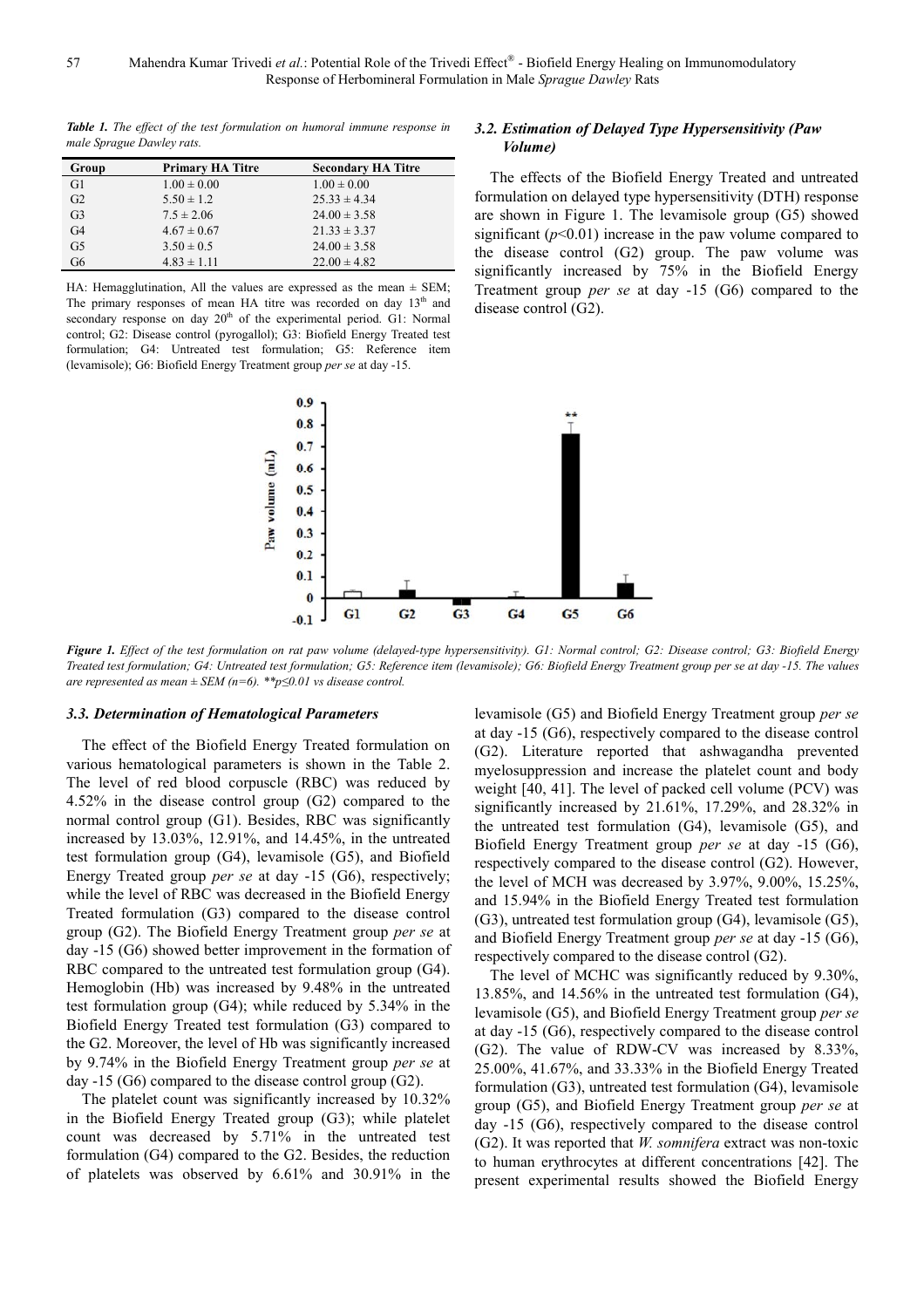Treated test formulation did not show any toxic effect on RBC, as no significant change was observed in different treatment groups with respect to the both normal control and disease control. Besides, the minerals present in the herbomineral formulation were reported to be safe and good therapeutic effect [43].

*Table 2. Evaluation of hematology parameters after treatment with the test formulation in male Sprague Dawley rats.* 

| Group          | <b>RBC</b><br>$(10^6/\mu L)$ | $Hb$ (gm/dL)     | $PCV$ $\left( % \right)$ | MCV(f)           | MCH(pq)                        | MCHC (%)           | <b>Platelet Count</b><br>(thousand/mm <sup>3</sup> ) | <b>RDW-CV</b>   |
|----------------|------------------------------|------------------|--------------------------|------------------|--------------------------------|--------------------|------------------------------------------------------|-----------------|
| G1             | $8.84 \pm 0.22$              | $16.40 \pm 0.37$ | $49.12 \pm 1.10$         | $55.60 \pm 0.63$ | $18.55 \pm 0.18$               | $33.38 \pm 0.14$   | $1120.00 \pm 83.03$                                  | $0.12 \pm 0.00$ |
| G2             | $8.44 \pm 0.12$              | $15.92 \pm 0.12$ | $47.60 \pm 0.37$         | $56.45 \pm 0.77$ | $18.88 \pm 0.33$               | $33.43 \pm 0.20$   | $961.00 \pm 87.64$                                   | $0.12 \pm 0.00$ |
| G <sub>3</sub> | $8.33 \pm 0.29$              | $15.07 \pm 0.39$ | $45.00 \pm 1.18$         | $54.17 \pm 1.40$ | $18.13 \pm 0.51$               | $33.48 \pm 0.17$   | $1060.17 \pm 55.50$                                  | $0.13 \pm 0.00$ |
| G4             | $9.54 \pm 0.55$              | $17.43 \pm 0.56$ | $57.88 \pm 3.54^*$       | $56.72 \pm 0.52$ | $17.18 \pm 0.54$               | $30.32 \pm 1.02$   | $906.17 \pm 90.17$                                   | $0.15 \pm 0.01$ |
| G <sub>5</sub> | $9.53 \pm 0.28$              | $16.10 \pm 0.22$ | $55.83 \pm 0.88^*$       | $55.70 \pm 0.47$ | $16.00 \pm 0.10$               | $28.80 \pm 0.19$   | $897.50 \pm 96.83$                                   | $0.17 \pm 0.02$ |
| G6             | $9.66 \pm 0.46$              | $17.47 \pm 0.21$ | $61.08 \pm 0.66^*$       | $55.40 \pm 0.61$ | $15.87 \pm 0.16$ <sup>**</sup> | $28.55 \pm 0.15^*$ | $664.00 \pm 71.14$ <sup>*</sup>                      | $0.16 \pm 0.00$ |
|                |                              |                  |                          |                  |                                |                    |                                                      |                 |

G1: Normal control; G2: Disease control; G3: Biofield Energy Treated test formulation; G4: Untreated test formulation; G5: Reference item (levamisole); G6: Biofield Energy Treatment group *per se* at day -15. The values are represented as mean ± SEM (n=6). \* *p*≤0.05 and \*\**p*≤0.01 compared to the disease control. Hb: Hemoglobin; RBC: Red blood count; PCV: Packed cell volume; MCV: Mean corpuscular volume; MCH: Mean corpuscular hemoglobin; MCHC: Mean corpuscular hemoglobin concentration; RDW-CV: Red cell distribution width and volume.

# *3.4. Effect of the Biofield Energy Treated Test Formulation on Serum Biochemistry*

The effect of the Biofield Energy Treated test formulation on hematological parameters is shown in the Table 3. Among the ions estimated, there was a significant elevation of phosphorus by  $6.04\%$ ,  $20.11\%$ , and  $3.63\%$  in the Biofield Energy Treated formulation (G3), untreated test formulation (G4), and levamisole (G5), respectively compared to the disease control (G2). Similarly, the level of potassium was increased by 1.70%, 15.15%, and 2.27% in the Biofield Energy Treated test formulation (G3), untreated formulation (G4), and levamisole (G5), respectively; while it was reduced by 11.36% in the Biofield Energy Treatment group *per se* at day -15 (G6) compared to the disease control (G2). The concentration of magnesium was increased by 13.00%, 30.67%, and 6.00% in the Biofield Energy Treated formulation (G3), untreated test formulation (G4), and levamisole group

(G5), respectively compared to the disease control (G2). In addition to, the serum concentration of BUN was reduced by 16.03% in the Biofield Energy Treatment group *per se* at day - 15 (G6); while in the others tested groups it was increased compared to the disease control (G2). Moreover, the serum concentration of uric acid (UA) was significantly decreased by 8.05%, 26.83%, and 53.66% in the Biofield Energy Treated test formulation (G3), levamisole (G5), and Biofield Energy Treatment group *per se* at day -15 (G6), respectively compared with the G2 group. Here, the Biofield Energy Treated herbomineral formulation showed the better effect by reducing the UA than the untreated test formulation. These results might be due to the positive effect of the Biofield Energy Healing to the novel herbomineral formulation, which could be very helpful in immunocompromised patients. Besides, the levels of calcium, creatinine, sodium and chloride ions were altered in all the treated groups compared with the disease control.

**Group Magnesium (mg/dL) Blood Urea (mg/dL) Creatinine (mg/dL) Uric Acid (mg/dL) Calcium (mg/dL) Phosphorus**   $(mg/dL)$ **Na**<sup>+</sup> (**Meq**/**L**) **k**<sup>+</sup>  $(mEq/L)$  **(mEq/L)**  G1  $3.01 \pm 0.14$   $41.30 \pm 0.66$   $0.52 \pm 0.02$   $3.60 \pm 0.25$   $10.68 \pm 0.57$   $9.28 \pm 0.21$   $150.67 \pm 0.21$   $5.32 \pm 0.11$   $102.83 \pm 0.48$ G2  $3.00 \pm 0.24$   $50.77 \pm 2.96$   $0.48 \pm 0.04$   $4.10 \pm 0.77$   $10.38 \pm 0.22$   $9.10 \pm 0.50$   $151.00 \pm 0.68$   $5.28 \pm 0.29$   $102.83 \pm 1.05$ G3  $3.39 \pm 0.13$   $60.48 \pm 4.84$   $0.53 \pm 0.03$   $3.77 \pm 0.70$   $10.35 \pm 0.12$   $9.65 \pm 0.34$   $152.83 \pm 0.98$   $5.37 \pm 0.16$   $103.00 \pm 0.68$ G4  $3.92 \pm 0.13$   $55.80 \pm 3.62$   $0.47 \pm 0.03$   $4.32 \pm 0.48$   $10.63 \pm 0.26$   $10.93 \pm 0.43$   $150.07 \pm 0.67$   $6.08 \pm 0.38$   $101.33 \pm 0.71$ G5  $3.18 \pm 0.08$   $55.68 \pm 3.00$   $0.50 \pm 0.04$   $3.00 \pm 0.52$   $10.13 \pm 0.18$   $9.43 \pm 0.14$   $150.83 \pm 0.75$   $5.40 \pm 0.16$   $102.67 \pm 0.61$ G6  $2.95 \pm 0.15$   $42.63 \pm 3.35$   $0.58 \pm 0.03$   $1.90 \pm 0.46$   $10.45 \pm 0.13$   $8.73 \pm 0.25$   $153.33 \pm 0.76$   $4.68 \pm 0.07$   $104.17 \pm 0.54$ 

*Table 3. Estimation of biochemical parameters after treatment with the test formulation in male rats.* 

All values are presented as mean  $\pm$  SEM (n=6). G represents as group; G1: Normal control; G2: Disease control; G3: Biofield Energy Treated test formulation; G4: Untreated test formulation; G5: Reference item (levamisole); G6: Biofield Energy Treatment group *per se* at day -15.

# *3.5. Effect of the Test Formulation on Body Weight, Feed Intake, and Organ to Body Weight Ratio*

The effect of the Biofield Energy Treated test formulation administration on animal weight parameters in male rats was analyzed and presented in Table 4. The results reflect the change in body weight, as final weights were increased among all the tested groups. The mean body weight percentage difference in the Biofield Energy Treated test formulation group and untreated test formulation group did not have any significant difference compared with the disease control group. The Biofield Energy Treated test formulation group (G3) showed slight reduction of feed consumption compared to the disease control, which might be due to physiological variation in male rats. It is assumed that the Biofield Treated formulation was safe and effective with respect to both consumption of feed and consequently change of body weight. The results suggest that no significant change throughout the experimental period in relative organ weight parameters like liver, lungs, kidneys, brain, heart, eyes, spleen, whole intestine, testis, prostate, epididymis, and vas deference compared to the normal and disease control groups (Table 4). The result of relative organ weight was slightly increased in the disease control group; while after treatment with the Biofield Energy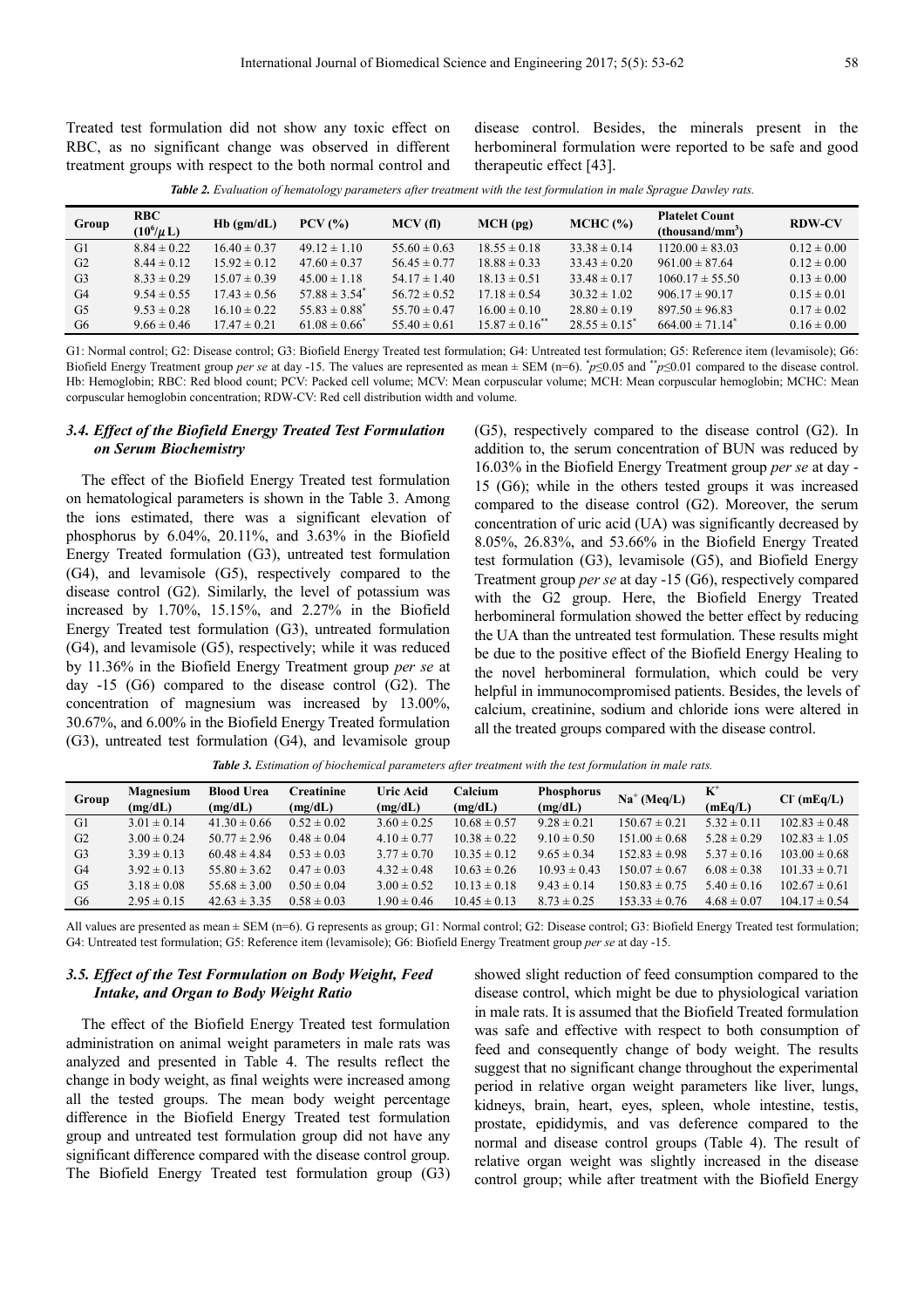59 Mahendra Kumar Trivedi et al.: Potential Role of the Trivedi Effect® - Biofield Energy Healing on Immunomodulatory Response of Herbomineral Formulation in Male *Sprague Dawley* Rats

| Table 4. Effect of the test formulation on organ weight parameters in male Sprague Dawley rats. |                 |                 |                 |                 |                 |                 |  |  |
|-------------------------------------------------------------------------------------------------|-----------------|-----------------|-----------------|-----------------|-----------------|-----------------|--|--|
| Relative organ weight $(\%)$                                                                    | G1              | G2              | G3              | G <sub>4</sub>  | G5              | G6              |  |  |
| Liver                                                                                           | $3.60 \pm 0.17$ | $3.99 \pm 0.19$ | $3.56 \pm 0.22$ | $3.55 \pm 0.09$ | $3.92 \pm 0.13$ | $3.45 \pm 0.12$ |  |  |
| Lungs                                                                                           | $0.62 \pm 0.03$ | $0.71 \pm 0.04$ | $0.61 \pm 0.04$ | $0.61 \pm 0.04$ | $0.60 \pm 0.02$ | $0.54 \pm 0.03$ |  |  |
| Kidneys                                                                                         | $0.84 \pm 0.02$ | $0.91 \pm 0.02$ | $0.85 \pm 0.06$ | $0.80 \pm 0.02$ | $0.96 \pm 0.03$ | $0.83 \pm 0.02$ |  |  |
| Brain                                                                                           | $0.60 \pm 0.01$ | $0.59 \pm 0.02$ | $0.55 \pm 0.02$ | $0.58 \pm 0.02$ | $0.63 \pm 0.03$ | $0.60 \pm 0.02$ |  |  |
| Heart                                                                                           | $0.44 \pm 0.03$ | $0.40 \pm 0.02$ | $0.35 \pm 0.01$ | $0.36 \pm 0.01$ | $0.37 \pm 0.02$ | $0.37 \pm 0.01$ |  |  |
| Eyes                                                                                            | $0.08 \pm 0.00$ | $0.08 \pm 0.02$ | $0.09 \pm 0.01$ | $0.08 \pm 0.01$ | $0.09 \pm 0.01$ | $0.09 \pm 0.01$ |  |  |
| Spleen                                                                                          | $0.21 \pm 0.01$ | $0.29 \pm 0.03$ | $0.22 \pm 0.01$ | $0.20 \pm 0.03$ | $0.27 \pm 0.02$ | $0.28 \pm 0.02$ |  |  |
| Whole intestine                                                                                 | $5.47 \pm 0.09$ | $5.00 \pm 0.24$ | $6.64 \pm 0.28$ | $7.25 \pm 0.40$ | $6.44 \pm 0.58$ | $4.86 \pm 0.22$ |  |  |
| Testis                                                                                          | $0.96 \pm 0.07$ | $0.92 \pm 0.04$ | $0.92 \pm 0.07$ | $0.96 \pm 0.05$ | $1.01 \pm 0.03$ | $0.91 \pm 0.10$ |  |  |
| Prostrate                                                                                       | $0.27 \pm 0.02$ | $0.29 \pm 0.03$ | $0.22 \pm 0.01$ | $0.26 \pm 0.03$ | $0.25 \pm 0.01$ | $0.26 \pm 0.02$ |  |  |
| Epididymis                                                                                      | $0.38 \pm 0.02$ | $0.37 \pm 0.03$ | $0.36 \pm 0.03$ | $0.36 \pm 0.04$ | $0.42 \pm 0.03$ | $0.38 \pm 0.03$ |  |  |
| Vas deference                                                                                   | $0.07 \pm 0.01$ | $0.07 \pm 0.00$ | $0.07 \pm 0.00$ | $0.07 \pm 0.00$ | $0.07 \pm 0.01$ | $0.08 \pm 0.01$ |  |  |

Treated test formulation, the organ weight reached to normal level similar to the control group.

Values are presented as mean  $\pm$  SEM (n=6). G represents as group; G1: Normal control; G2: Disease control; G3: Biofield Energy Treated test formulation; G4: Untreated test formulation; G5: Reference item (levamisole); G6: Biofield Energy Treatment group *per se* at day -15.

The organ to body weight ratio is a useful index for the identification of swelling, atrophy or hypertrophy [44]. The increase in body weight or organ weight with the exposure of any compound in the animals during experiment suggest the hypertrophy, while decrease in the relative weight indicated the atrophy. The increase in body weight and organ-body ratio might be correlated with the sign of product toxicity, but the experimental results suggest that there was not much change in most of the vital organs, which depicts that the test formulation was non-toxic to the animals throughout the exposure period at a dose of 1105.005 mg/kg.

#### *3.6. Histopathological Study*

The effect of the Biofield Energy Treated test formulation on histopathological findings in male rats is shown in the Figure 2. No significant differences were observed either in gross or microscopic observation of the tested organs. Histopathological study results also suggest that no treatmentrelated histopathological findings were reported in all the experimental animals compared with the control group. The detailed histopathological images of microscopic sections of the organs are presented in Figure 2. Mild vacuolization in centrizonal hepatocytes was observed in few animals in the untreated group (G4). All other organs of animals were devoid of any microscopically changes (Figure 2).



*Figure 2. Histopathological photomicrograph of major organs tested after Biofield Energy Treated test formulation in male Sprague Dawley rats. All the tissues were sectioned transversely and stained with hematoxylin and eosin. G1: Normal control; G2: Disease control; G3: Biofield Energy Treated test formulation; G4: Untreated test formulation; G5: Reference item (levamisole); G6: Biofield Energy Treatment group per se at day -15.*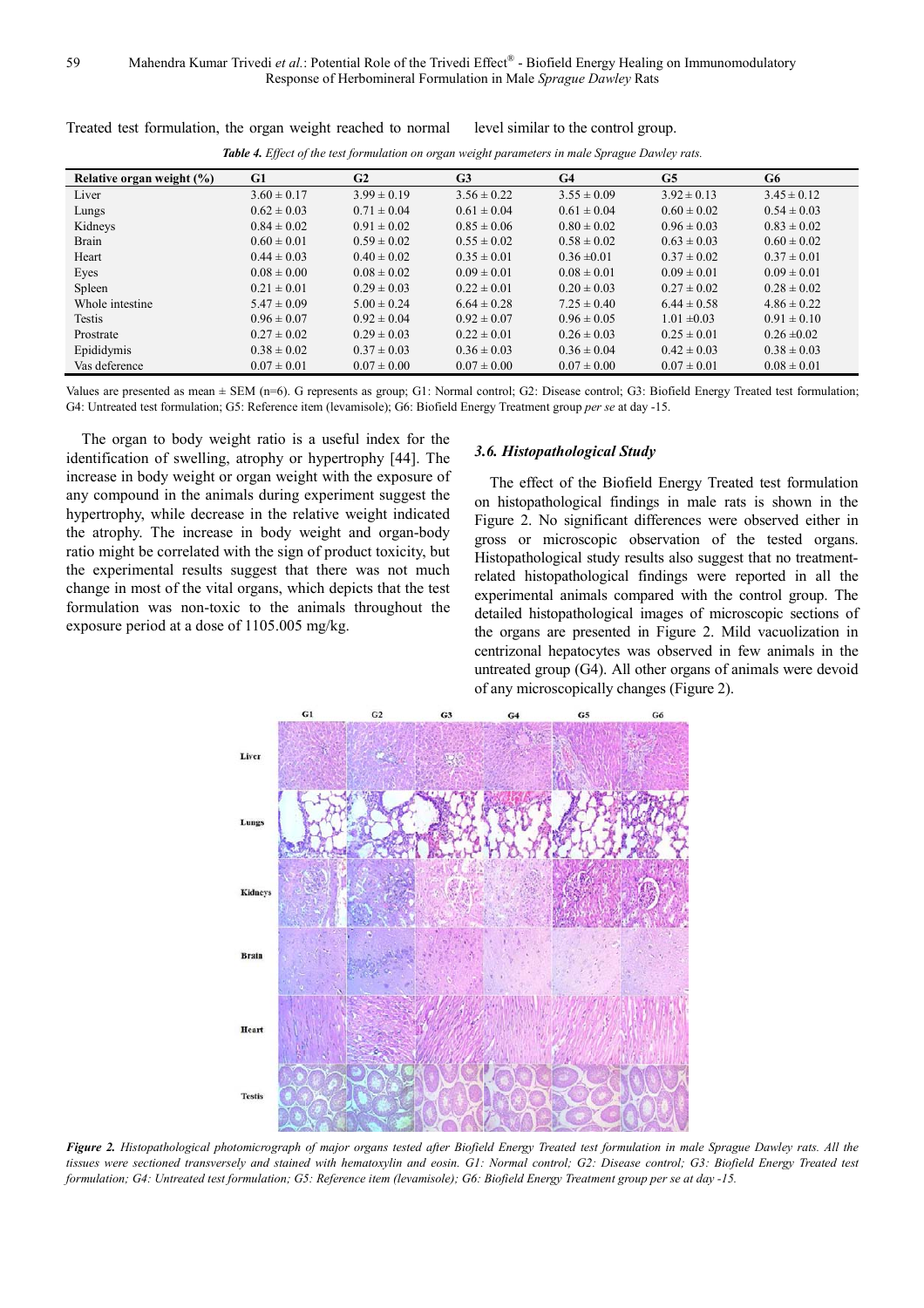Biofield Energy Healing has been reported to be effective in cancer treatment by reducing the level of cytokines [45- 47]. Besides, The National Center for Complementary/Alternative Medicine (NCCAM), 34% of adults in U.S. populations depends on some forms of complementary health approach, among which energy medicine is one of them. Complementary and Alternative Medicine (CAM) has several advantages instead of the current preferred treatment approach [48]. The new proprietary herbomineral formulation that might act as better immunomodulatory medicine in the future due to its antiinflammatory and immunomodulatory effects. Therefore, it is assumed that the Biofield Energy Treated herbomineral formulation might be considered as a safe dietary supplement for boosting the immuno response.

# **4. Conclusions**

The primary antibody titre level was significantly increased by 36.36% in the Biofield Energy Treated test formulation group (G3) compared to the disease control group and also showed better result than the untreated test formulation (G4). The paw volume was significantly increased by 75% in the Biofield Energy Treatment group *per se* at day -15 (G6) compared to the disease control. The platelet count was significantly increased by 10.32% in the G3 group compared to the disease control group and also showed better response than the G4 group. Phosphorus and magnesium were significantly elevated in the G3 group by 6.04% and 13%, respectively compared to the disease control. Uric acid was significantly decreased by 8.05% in the G3 group compared to the disease control. The Biofield Energy Treated herbomineral formulation did not show any sign of toxicity as evidenced by mortality and clinical signs. Further, no treatment-related changes were observed in the Biofield Energy Treated formulation group with respect to the body weight and feed consumption during the experiment. The percentage of organ to body weight ratio data suggested that the Biofield Energy Treated test formulation was found to be safe with respect to the most of the vital organs toxicity. Overall, the Biofield Energy Treated herbomineral formulation showed better immune response without producing any adverse effect compared with the untreated test formulation. Thus, The Trivedi Effect® - Biofield Energy Healing administered remotely by the eighteen Biofield Energy Healers has significant capability to alter the immunomodulatory activity of the herbomineral formulation in male *Sprague Dawley* rats. It is then anticipitated that the Biofield Energy Treated herbomineral formulation could be a more useful as immunomodulatory formulation for healthy human and in patients in the near future. Besides, it can also be utilized in various autoimmune disorders *viz.* Lupus, Addison Disease, Celiac Disease (gluten-sensitive enteropathy), Dermatomyositis, Graves' Disease, Hashimoto Thyroiditis, Multiple Sclerosis (MS), Myasthenia Gravis, Pernicious Anemia, Aplastic Anemia, Reactive Arthritis, Rheumatoid

Arthritis, Sjogren Syndrome, Systemic Lupus Erythematosus, Type 1 Diabetes, Alopecia Areata, Crohn's Disease, Fibromyalgia, Vitiligo, Psoriasis, Scleroderma, Chronic Fatigue Syndrome and Vasculitis, as well as inflammatory disorders such as Asthma, Ulcerative Colitis, Alzheimer's Disease, Atherosclerosis, Dermatitis, Diverticulitis, Hepatitis, Irritable Bowel Syndrome, Parkinson's Disease and stress etc. Further, the Biofield Energy Healing Treated test formulation can also be used in the prevention of immune-mediated tissue damage in cases of organ transplants (for example heart transplants, kidney transplants and liver transplants), for antiaging, stress prevention and management, and in the improvement of overall health and quality of life.

# **Acknowledgements**

The authors are grateful to Dabur Research Foundation, Trivedi Science, Trivedi Global, Inc., and Trivedi Master Wellness for their support throughout the work.

# **References**

- [1] Rishton GM (2008) Natural products as a robust source of new drugs and drug leads: Past successes and present day issues. Am J Cardiol 101: 43D-9D.
- [2] Mukhtar M, Arshad M, Ahmad M, Pomerantz R, Wigdahl B, Parveen Z (2008) Antiviral potentials of medicinal plants. Virus Res 131: 111-120.
- [3] Girdhari L, Rana A (2007) *Withania somnifera* (ashwagandha): A review. Pharmacogn Rev 1: 129-136.
- [4] Owais M, Sharad KS, Shehbaz A, Saleemuddin M (2005) Antibacterial efficacy of *Withania somnifera* (ashwagandha) an indigenous medicinal plant against experimental murine salmonellosis. Phytomedicine 12: 229-235.
- [5] Ziauddin M, Phansalkar N, Patki P, Diwanay S, Patwardhan B (1996) Studies on the immunomodulatory effects of ashwagandha. J Ethnopharmacol 50: 69-76.
- [6] Singh N, Bhalla M, de Jager P, Gilca M (2011) An overview on ashwagandha: A Rasayana (Rejuvenator) of Ayurveda. Afr J Tradit Complement Altern Med 8: 208-213.
- [7] Lukác N, Massányi P (2007) Effects of trace elements on the immune system. Epidemiol Mikrobiol Imunol 56: 3-9.
- [8] Huang CF, Lin SS, Liao PH, Young SC, Yang CC (2008) The immunopharmaceutical effects and mechanisms of herb medicine. Cell Mol Immunol 5: 23-31.
- [9] Galland L (1988) Magnesium and immune function: An overview. Magnesium 7: 290-299.
- [10] Wintergerst ES, Maggini S, Hornig DH (2007) Contribution of selected vitamins and trace elements to immune function. Ann Nutr Metab 51: 301-323.
- [11] Mazumder PM, Pattnayak S, Parvani H, Sasmal D, Rathinavelusamy P (2012) Evaluation of immunomodulatory activity of *Glycyrhiza glabra* L roots in combination with zing. Asian Pac J Trop Biomed 2: S15-S20.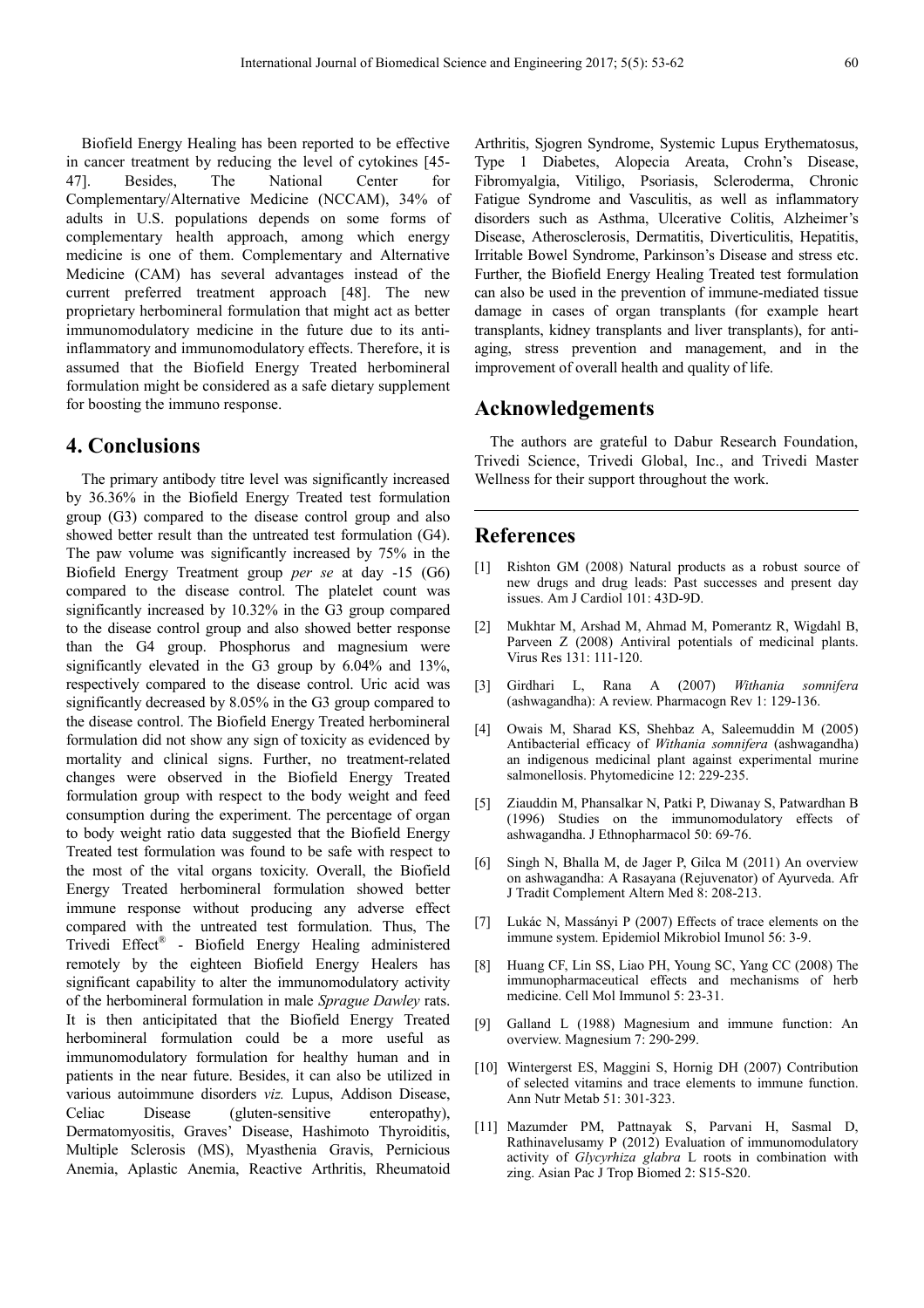- [12] Mager J, Moore D, Bendl D, Wong B, Rachlin K, Yount G (2007) Evaluating biofield treatments in a cell culture model of oxidative stress. Explore (NY) 3: 386-390.
- [13] Jain S, Hammerschlag R, Mills P, Cohen L, Krieger R, Vieten C, Lutgendorf S (2015) Clinical studies of biofield therapies: Summary, methodological challenges, and recommendations. Glob Adv Health Med 4: 58-66.
- [14] Rubik B (2002) The biofield hypothesis: Its biophysical basis and role in medicine. J Altern Complement Med 8: 703-717.
- [15] Patil SA, Nayak GB, Barve SS, Tembe RP, Khan RR (2012) Impact of biofield treatment on growth and anatomical characteristics of *Pogostemon cablin* (Benth.). Biotechnology 11: 154-162.
- [16] Nayak G, Altekar N (2015) Effect of biofield treatment on plant growth and adaptation. J Environ Health Sci 1: 1-9.
- [17] Trivedi MK, Branton A, Trivedi D, Nayak G, Mondal SC, Jana S (2015) Evaluation of antibiogram, genotype and phylogenetic analysis of biofield energy treated *Nocardia otitidis*. Biol Syst Open Access 4: 143.
- [18] Trivedi MK, Branton A, Trivedi D, Nayak G, Mondal SC, Jana S (2015) Phenotyping and 16S rDNA analysis after biofield treatment on *Citrobacter braakii*: A urinary pathogen. J Clin Med Genom 3: 129.
- [19] Trivedi MK, Patil S, Shettigar H, Bairwa K, Jana S (2015) Evaluation of phenotyping and genotyping characterization of *Serratia marcescens* after biofield treatment. J Mol Genet Med 9: 179.
- [20] Trivedi MK, Patil S, Shettigar H, Mondal SC, Jana S (2015) The potential impact of biofield treatment on human brain tumor cells: A time-lapse video microscopy. J Integr Oncol 4: 141.
- [21] Trivedi MK, Patil S, Shettigar H, Gangwar M, Jana S (2015) *In vitro* Evaluation of biofield treatment on cancer biomarkers involved in endometrial and prostate cancer cell lines. J Cancer Sci Ther 7: 253-257.
- [22] Trivedi MK, Patil S, Shettigar H, Mondal SC, Jana S (2015) *In vitro* Evaluation of biofield treatment on *Enterobacter cloacae*: Impact on antimicrobial susceptibility and biotype. J Bacteriol Parasitol 6: 241.
- [23] Trivedi MK, Patil S, Harish S, Gangwar M, Jana S (2015) Biofield Treatment: An alternative approach to combat multidrug-resistant susceptibility pattern of *Raoultella ornithinolytica*. Altern Integr Med 4: 193.
- [24] Trivedi MK, Patil S, Shettigar H, Gangwar M, Jana S (2015) Antimicrobial sensitivity pattern of *Pseudomonas fluorescens* after biofield treatment. J Infect Dis Ther 3: 222.
- [25] Trivedi MK, Patil S, Shettigar H, Gangwar M, Jana S (2015) An evaluation of biofield treatment on susceptibility pattern of multidrug resistant *Stenotrophomonas maltophilia*: An emerging global opportunistic pathogen. Clin Microbiol 4: 211.
- [26] Trivedi MK, Patil S, Shettigar H, Bairwa K, Jana S (2015) Phenotypic and biotypic characterization of *Klebsiella oxytoca*: An impact of biofield treatment. J Microb Biochem Technol 7: 202-205.
- [27] Trivedi MK, Tallapragada RM, Branton A, Trivedi D, Nayak

G, Latiyal O, Jana S (2015) Characterization of physical and structural properties of aluminium carbide powder: Impact of biofield treatment. J Aeronaut Aerospace Eng 4: 142.

- [28] Trivedi MK, Tallapragada RM, Branton A, Trivedi D, Nayak G, Latiyal O, Jana S (2015) The potential impact of biofield energy treatment on the atomic and physical properties of antimony tin oxide nanopowder. American Journal of Optics and Photonics 3: 123-128.
- [29] Trivedi MK, Tallapragada RM, Branton A, Trivedi D, Nayak G, Latiyal O, Jana S Evaluation of physical and structural properties of biofield energy treated barium calcium tungsten oxide. Advances in Materials 4: 95-100.
- [30] Trivedi MK, Nayak G, Patil S, Tallapragada RM, Latiyal O, Jana S (2015) Impact of biofield treatment on atomic and structural characteristics of barium titanate powder. Ind Eng Manage 4: 166.
- [31] Trivedi MK, Branton A, Trivedi D, Nayak G, Mondal SC, Jana S (2015) Impact of biofield energy treatment on soil fertility. Earth sciences 4: 275-279.
- [32] Trivedi MK, Branton A, Trivedi D, Nayak G, Mondal SC, Jana S (2015) Evaluation of biochemical marker - glutathione and DNA fingerprinting of biofield energy treated *Oryza sativa*. American Journal of BioScience 3: 243-248.
- [33] Trivedi MK, Branton A, Trivedi D, Nayak G, Mondal SC, Jana S (2015) Evaluation of plant growth regulator, immunity and DNA fingerprinting of biofield energy treated mustard seeds (*Brassica juncea*). Agriculture Forestry and Fisheries 4: 269-274.
- [34] Trivedi MK, Branton A, Trivedi D, Nayak G, Mondal SC, Jana S (2015) Evaluation of plant growth, yield and yield attributes of biofield energy treated mustard (*Brassica juncea*) and chick pea (*Cicer arietinum*) seeds. Agriculture, Forestry and Fisheries 4: 291-295.
- [35] Ladics GS (2007) Primary immune response to sheep red blood cells (SRBC) as the conventional T-cell dependent antibody response (TDAR) test. J Immunotoxicol 4: 149-152.
- [36] Joharapurkar AA, Zambad SP, Wanjari MM, Umathe SN (2003) *In vivo* evaluation of antioxidant activity of alcoholic extract of *Rubia cordifolia* Linn. and its influence on ethanolinduced immunosuppression. Indian J Pharmacol 35: 232-236.
- [37] Feldman BF, Zinkl JG, Jain VC (2000) Laboratory techniques for avian hematology, in Schalm's Veterinary Hematology.  $(5<sup>th</sup>$ Edn) Lippincott Williams & Wilkins, Toronto, Canada.
- [38] Chanda S, Dave R, Kaneria M, Shukla V (2012) Acute oral toxicity of *Polyalthia longifolia* var. pendula leaf extract in wistar albino rats. Pharmaceutical Biol 50: 1408-1415.
- [39] OECD, OECD Guideline for Testing of Chemicals, vol. 420, Organization for Economic Cooperation and Development, Paris, France, 1992.
- [40] Ziauddin M, Phansalkar N, Patki P, Diwanay S, Patwardhan B (1996) Studies on the immunomodulatory effects of ashwagandha. J Ethnopharmacol 50: 69-76.
- [41] Agarwal R, Diwanay S, Patki P, Patwardhan B (1999) Studies on immunomodulatory activity of *Withania somnifera* (ashwagandha) extracts in experimental immune inflammation. J Ethnopharmacol 67: 27-35.